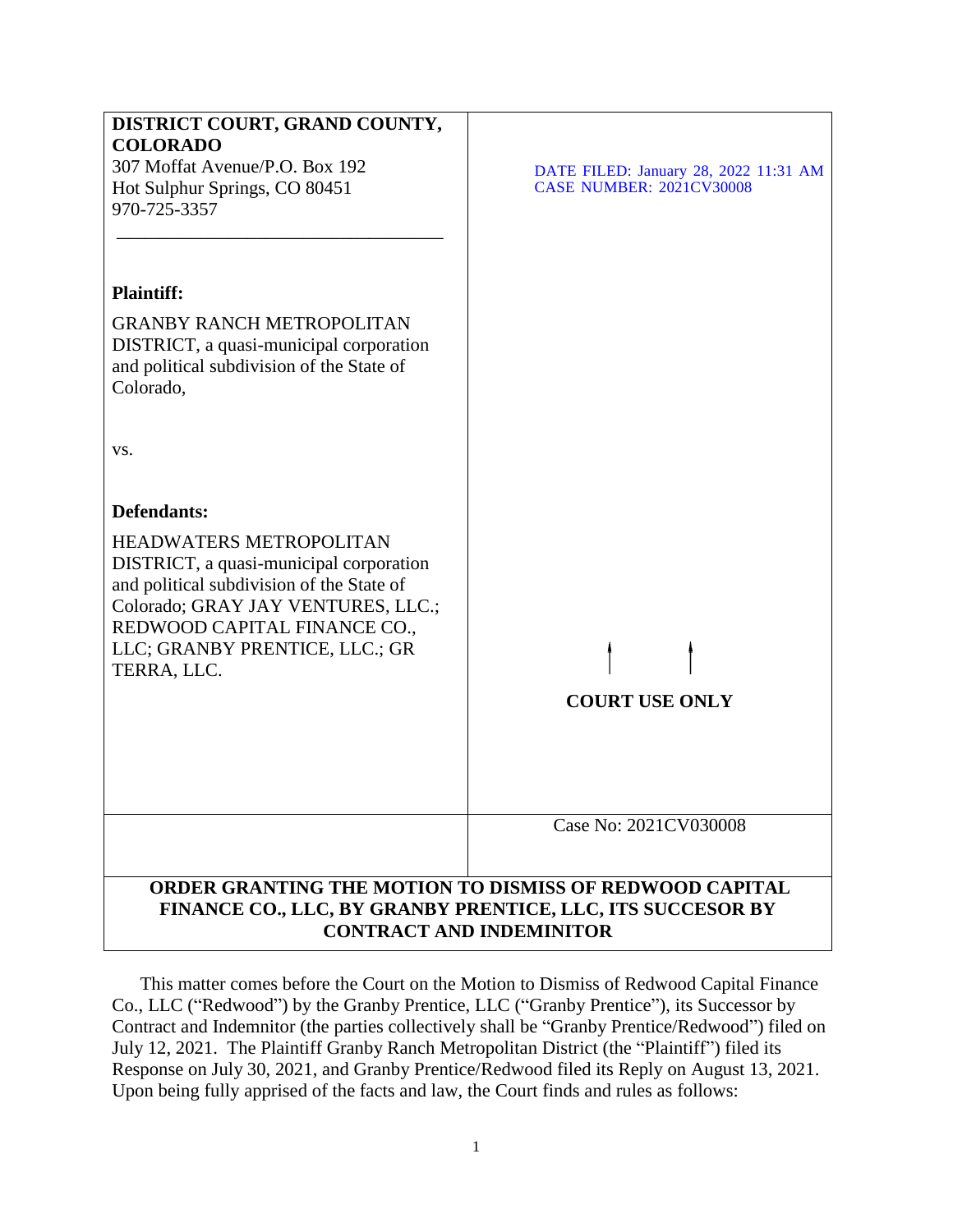#### FACTS

The Court issued orders in this matter dated January 28, 2022, which more thoroughly discusses the facts of this case. For purposes of this motion and in addition to the facts stated in the Court's Order issued January 28, 2022, the Court notes Redwood was a limited liability company organized in the State of Delaware.<sup>1</sup> (Mot. Dismiss, Ex. A.) In 2005, Redwood entered into a loan agreement with Granby Realty Holdings ("GRH" and the "GRH Loan"), which granted Redwood a deed of trust on property GRH sought to develop (the "2005 Redwood Deed of Trust"). (Mot. Dismiss, Ex. B.)

In April 2016, Redwood assigned its right, title, and interest in the 2005 Redwood Deed of Trust to Granby Prentice. (Mot. Dismiss, Ex. C.).

In December 2018, the Delaware Secretary of State issued a Certificate of Cancellation for Redwood. (Mot. Dismiss, Ex. D.) There is a California Certificate of Cancellation for Redwood filed on the same date. (Mot. Dismiss, Ex. E.) Redwood was not authorized to do business in Colorado.

GRH defaulted on the GRH Loan. (Sec. Amend. Compl., ¶ 34.) On March 24, 2020, Granby Prentice initiated a non-judicial foreclosure proceeding on the Leased Premises pursuant to its rights under the Deed of Trust. (Sec. Amend. Compl., ¶ 34.) On August 14, 2020, the Grand County Public Trustee (the "Public Trustee") held a public sale of the property. Granby Prentice submitted the successful bid and the Public Trustee issued Granby Prentice a Certificate of Purchase. At some point, Granby Prentice assigned the Certificate of Purchase to Gray Jay Ventures, LLC, f/k/a GP Granby Holdings, LLC ("Gray Jay").

On February 23, 2021, the Plaintiff filed this action, asserting claims against Headwaters Metropolitan District ("Headwaters") and Gray Jay. On May 20, 2021, the Plaintiff amended its Complaint and added Redwood, among others, as a party defendant.

On June 7, 2021, the Plaintiff filed an Affidavit of Service (the "Affidavit") that describes GRMD's attempt to serve the Amended Complaint and Summons on Redwood. The Affidavit states that the Amended Complaint and Summons were served on June 2, 2021 on Redwood's "Registered Agent: National Registered Agents, Inc." in Wilmington, Delaware.

On July 6, 2021, the Plaintiff filed a Second Amended Complaint asserting breach of contract and tortious interference with contract claims against Redwood. The Plaintiff has not served Redwood with the Second Amended Complaint.

 $\overline{\phantom{a}}$ 

<sup>1</sup> According to the Plaintiff's Second Amended Complaint "Defendant Redwood Capital is a Delaware Limited Liability Company with its principal place of business located at 10100 Santa Monica Blvd., Suite 1000, Los Angeles, CA 90067. Defendant's registered agent is National Registered Agents, Inc. whose mailing address is 1209 Orange Street, Wilmington, DE 19801. According to the records of the California Secretary of State, Redwood Capital was authorized to do business in the State of California but was 'cancelled.' There is no evidence that Redwood Capital was ever authorized to do business in Colorado." (Sec. Amend. Compl., ¶ 4).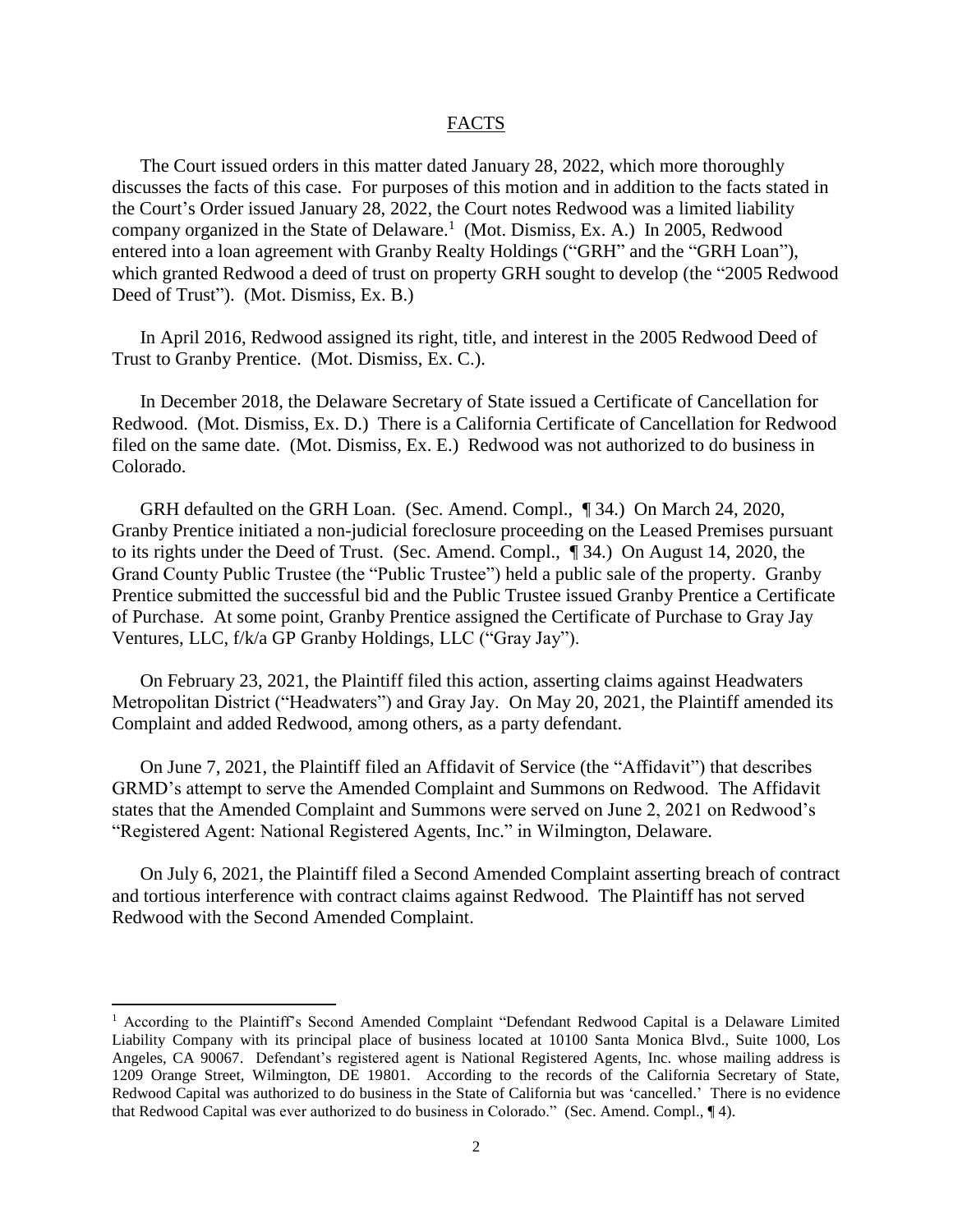#### RULING

## I. C.R.C.P. 12(b)(4) and Insufficient Service of Process.

The Court grants Granby Prentice/Redwood's motion to dismiss the Second Amended Complaint on the grounds of ineffective service of process.

Granby Prentice/Redwood seeks dismissal of the Second Amended Complaint because of ineffective service of process on a cancelled LLC (incapable of being served). Granby Prentice/Redwood also argues ineffective service of process as to the Second Amended Complaint.<sup>2</sup>

The Court dismisses this matter pursuant to Colorado Rule of Civil Procedure ("C.R.C.P") 4(m). As to the Second Amended Complaint, C.R.C.P. 4(m) requires that "[i]f a defendant is not served within 63 days (nine weeks) after the complaint is filed, the court--on motion or on its own after notice to the plaintiff--shall dismiss the action without prejudice against that defendant or order that service be made within a specified time. But if the plaintiff shows good cause for the failure, the court shall extend the time for service for an appropriate period." C.R.C.P. 4(m). The Plaintiff has not served Redwood with the Second Amended Complaint. The Plaintiff acknowledged that, as of July 31, 2021, it had not served the Second Amended Complaint on Redwood but would do so by August 9, 2021. There is no record in the file that this took place. For this reason alone, dismissal without prejudice is proper.

The Court also finds that service of the Amended Complaint was not perfected. "A court may not exercise personal jurisdiction over a defendant without valid service of process." Ledroit Law v. Kim, 360 P.3d 247, 250 (Colo. App. 2015); United Bank of Boulder, N.A. v. Buchanan, 836 P.2d 473, 476 (Colo. App. 1992) (mere existence of personal jurisdiction is insufficient, and proper service must be accomplished to perfect court's exercise of jurisdiction.). Absent valid service, any default judgment issued by the court is a nullity. Ledroit Law, 360 P.3d at 254; Goodman Associates, LLC v. WP Mountain Properties, LLC, 222 P.3d 310, 315 (Colo. 2010).

Colorado law permits service on a "registered agent for service as set forth in the most recently filed document in the records of the secretary of state of this state or of any other jurisdiction" and on "any designee authorized to accept service of process for such entity or person, or by delivery to a person authorized by appointment or law to receive service of process for such entity or person." C.R.C.P. 4(e)(4) and (12).

Granby Prentice/Redwood's argument is essentially that service on "National Registered Agents, Inc." in Wilmington, Delaware did not conform to Rule 4(e) because Redwood was a cancelled entity at the time of service.

A Delaware limited liability company cannot be sued after it dissolves and files a certificate of cancellation. Corder v. Antero Resources Corporation, 322 F. Supp. 3d 710, 716 (N.D.W. Va.

 $\overline{a}$ 

<sup>&</sup>lt;sup>2</sup> Granby Prentice/Redwood does not seek to quash the affidavit of service nor does it challenge this Court's personal jurisdiction over Redwood pursuant to Rule 12(b)(2). These issues are, therefore, not before the Court.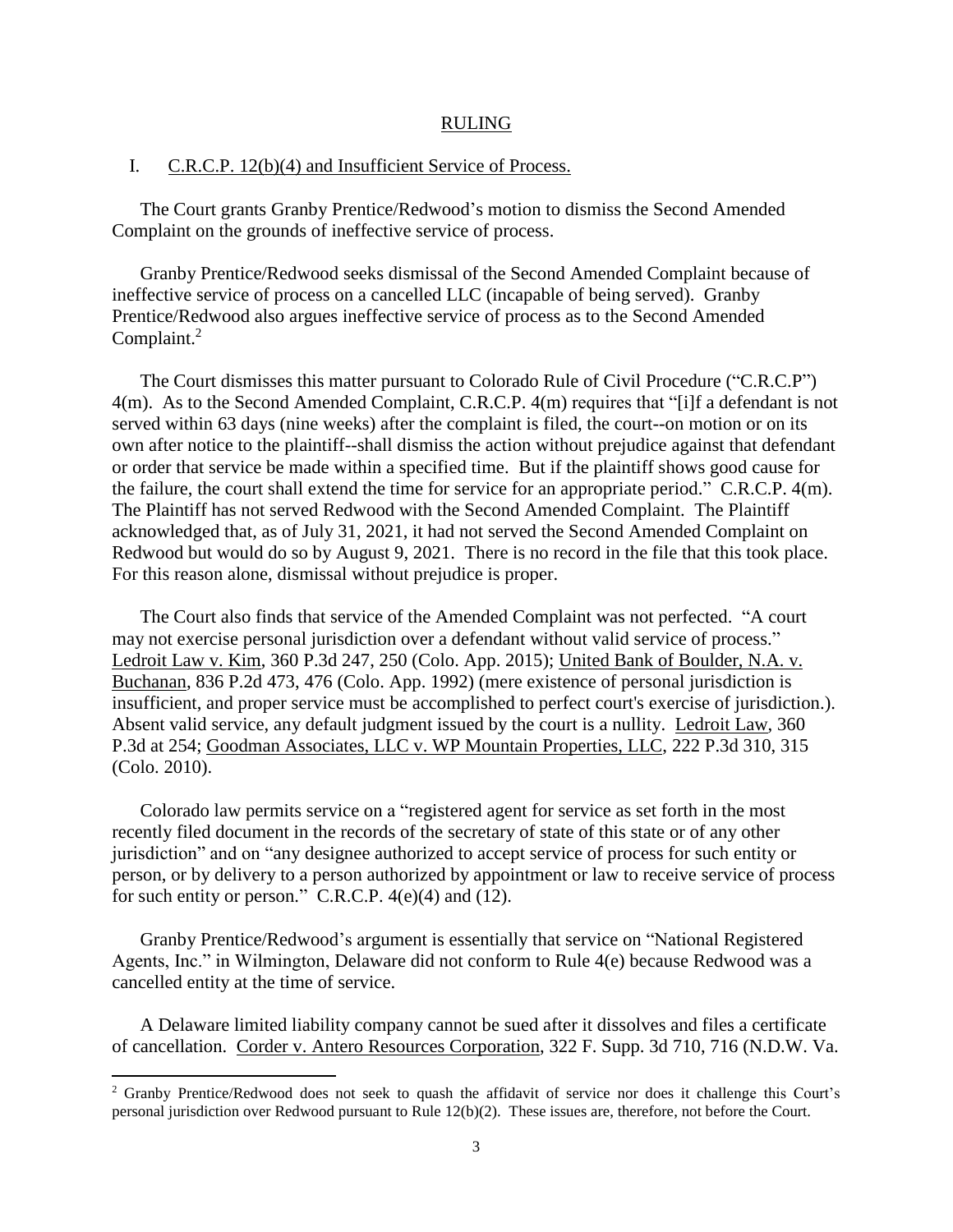2018); Metro Communications Corp. BVI v. Advanced Mobilecomm Technologies Inc., 854 A.2d 121, 139 (Del. Ch. 2004) ("[A]bsent statutory authority, no claim may be brought against a dissolved entity"). Delaware's Limited Liability Company Act provides that "[a] certificate of formation shall be canceled upon the dissolution and the completion of winding up of a limited liability company" and that "[a] certificate of cancellation shall be filed in the office of the Secretary of State to accomplish the cancellation of a certificate of formation upon the dissolution and the completion of winding up of a limited liability company..."  $6 \text{ D}$ . Code  $\S$  18-203. Up until this point, those winding up an LLC's affairs may prosecute and defend suits on the LLC's behalf until the filing of the certificate of cancellation." Del C. 18-803(b); Matthew v. Laudamiel, 2012 WL 605589, at  $*21$  n.148 (Del. Ch. 2012).<sup>3</sup> Thus, a dissolved limited liability company cannot "be served with process through traditional means available for service upon a viable legal entity" where the entity "no longer has a registered agent or active senior officers upon whom personal service could be perfected." Tratado de Libre Commercio, LLC v. Splitcast Technology, LLC, 2019 WL 1057976, at \*1 (Del. Ch. 2019).

The Plaintiff argues that Delaware law permits the Plaintiff to recover from Redwood, despite the LLC's cancellation/dissolution, because Redwood knew of its obligation to the Plaintiff (to act as a Landlord under the LPA) and Redwood should have anticipated that a thirdparty beneficiary (such as the Plaintiff) could bring a cause of action against it. According to the Plaintiff, Redwood's "cancellation was a legal nullity, and it can still be sued and served with process."

The Court disagrees.

The Plaintiff cites to 6 Del. C. § 18–804: "[a] limited liability company which has dissolved" "[s]hall pay or make reasonable provision to pay all claims and obligations, including all contingent, conditional or unmatured contractual claims, known to the limited liability company." It must

make such provision as will be reasonably likely to be sufficient to provide compensation for claims that have not been made known to the limited liability company or that have not arisen but that, based on facts known to the limited liability company, are likely to arise or to become known to the limited liability company within 10 years after the date of dissolution.

6 Del. C. § 18-804(b)(3).

 $\overline{a}$ 

This section thus requires a dissolved LLC to provide compensation for all claims – "including all contingent, conditional or unmatured contractual claims" - that are known to the limited liability company. Capone v. LDH Management Holdings LLC, 2018 WL 1956282, at

<sup>&</sup>lt;sup>3</sup> The Court recognizes the lack of precedential value in unpublished cases. In this instance, however, the Court finds the unpublished cases cited herein carry persuasive authority and the Court cites to them accordingly. See Patterson v. James, 2018 COA 173, ¶ 43 (trail court did not err when it considered unpublished decision). Colorado appellate courts also frequently cite to unpublished cases. See Gagne v. Gagne, 2019 COA 42, ¶ 20; People v. Garrison, 2017 COA 107, ¶ 50.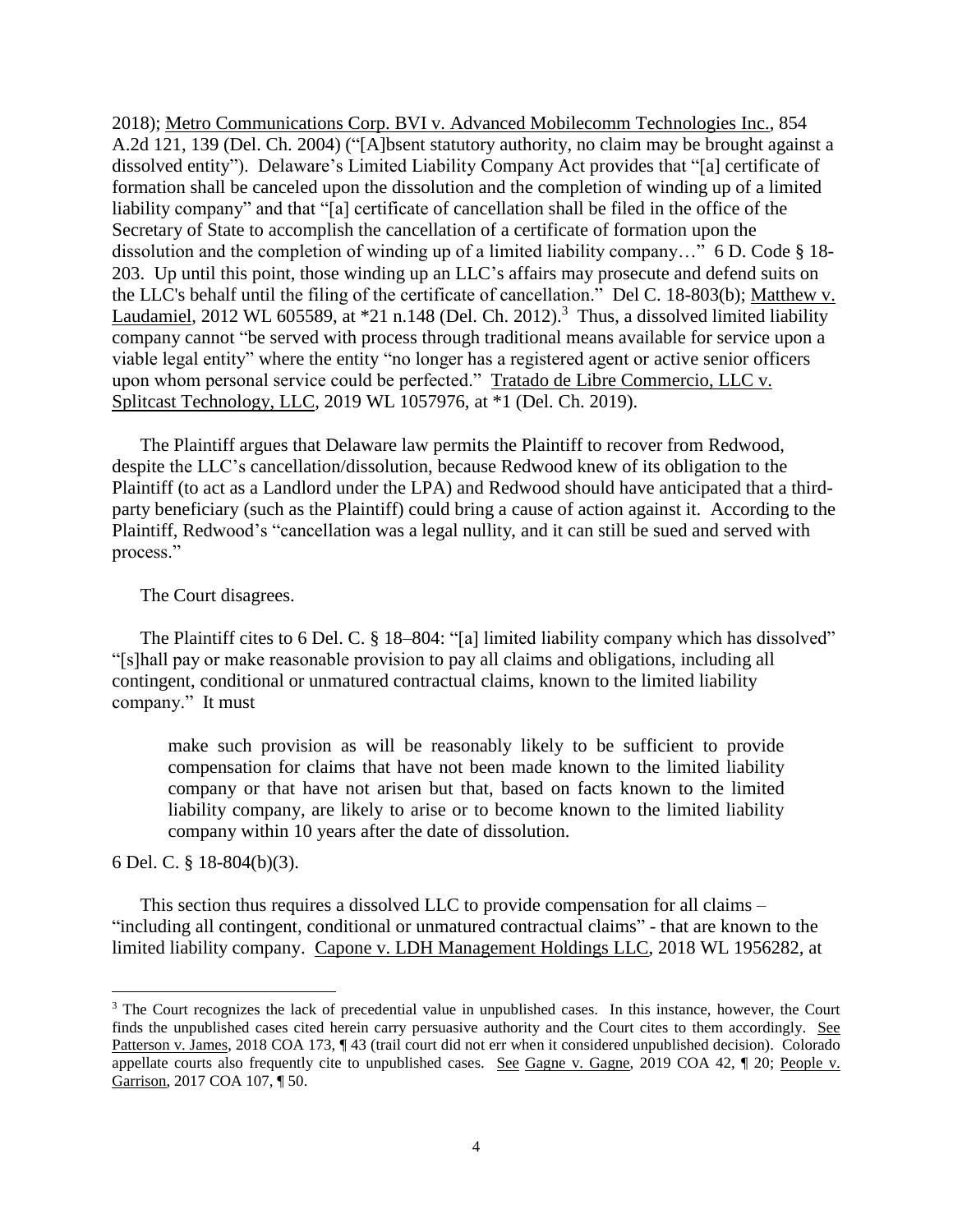\*7 (Del. Ch. 2018); see also 800 Cooper Finance, LLC v. Shu-Lin Liu, 2019 WL 5078725, at \*4 (D.N.J. Oct. 10, 2019) (citing to Capone). Claims "'include, without limitation, contract, tort, or statutory (e.g., tax) claims against . . . the limited liability company, whether or not reduced to judgment." Capone, at \*8. According to the Plaintiff, Redwood agreed to enter into a subordination agreement and "[a]ssuming that this agreement was in fact executed and delivered, Redwood Capital agreed to be bound by the LPA and all of Headwater's rights under the LPA, including the purchase provisions of Section 23, and to act as Landlord if it acquired title to the Leased Premises."

The Court finds this problematic for two reasons. First, the Plaintiff has not provided any evidence that Redwood knew about the LPA or the purported subordination agreement. There is no evidence, other than the language of the LPA, that the subordination agreement was executed and delivered. Second, the Plaintiff has not provided any evidence that it has petitioned the Court of Chancery to nullify Redwood's certificate of cancellation.

If a court "finds that an LLC's affairs were not wound up in compliance with the Delaware Limited Liability Company Act, it may nullify the certificate of cancellation, which effectively revives the LLC and allows claims to be brought by and against it." Laudamiel, 2012 WL 605589, at \*22 n. 148;

When the certificate of formation of any limited liability company formed under this chapter shall be canceled by the filing of a certificate of cancellation pursuant to § 18-203 of this title, the Court of Chancery, on application of any creditor, member or manager of the limited liability company, or any other person who shows good cause therefor, at any time, may either appoint 1 or more of the managers of the limited liability company to be trustees, or appoint 1 or more persons to be receivers, of and for the limited liability company, to take charge of the limited liability company's property, and to collect the debts and property due and belonging to the limited liability company, with the power to prosecute and defend, in the name of the limited liability company, or otherwise, all such suits as may be necessary or proper for the purposes aforesaid, and to appoint an agent or agents under them, and to do all other acts which might be done by the limited liability company, if in being, that may be necessary for the final settlement of the unfinished business of the limited liability company.

6 Del. C. § 18-805.

 $\overline{\phantom{a}}$ 

The Plaintiff has not demonstrated that it is currently seeking to nullify Redwood's cancellation for final settlement of unfinished business. It has also not argued that Redwood was noncompliant in winding up its affairs.

There is no evidence, therefore, before the Court that sections 804 and 805 apply herein. As such, Section 803 and Delaware common law protect Redwood from being sued post dissolution and post filing of the certificate of cancellation. Corder, 322 F. Supp. 3d at 716.<sup>4</sup>

<sup>&</sup>lt;sup>4</sup> As an aside, the Court notes that in Delaware, dissolved corporations are continued for three years for the purpose of prosecuting and defending suits. 8 Del. C. § 278. The Delaware Limited Liability Company Act does not contain a similar three-year wind up provision.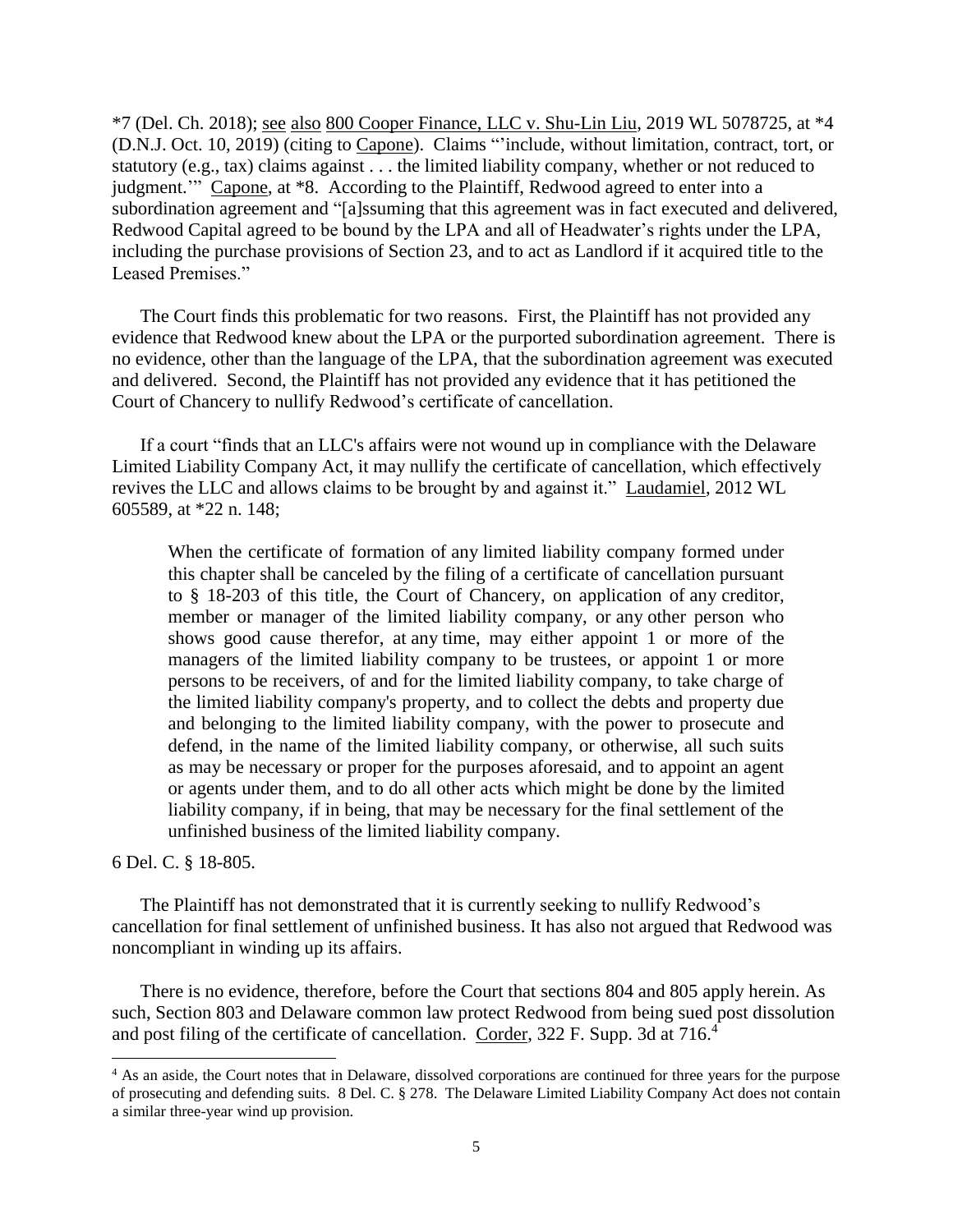Redwood filed its Certificate of Cancellation on December 28, 2018. (Mot. Dismiss, Ex. D.) The Plaintiff filed its Amended Complaint on May 20, 2021, two and a half years after Redwood dissolved and filed its certificate of cancellation. As such, the Plaintiff's attempted service on "National Registered Agents, Inc." in Wilmington, Delaware was ineffective. The Plaintiff has not met its burden of proof to establish proper service where service is facially invalid. Bush v. Winker, 892 P.2d 328, 332 (Colo. App. 1994).

The Court, however, notes that while it may lack jurisdiction over a defendant because of defective service, such failure does not warrant dismissal of the complaint for that reason alone. ReMine ex rel. Liley v. Dist. Court for City and County of Denver, 709 P.2d 1379, 1383 (Colo. 1985) (citing Hoen v. District Court*,* 412 P.2d 428, 430 (1966) and Fletcher v. District Court*,* 322 P.2d 96, 97 (Colo. 1958)). The Colorado Supreme Court has expressly stated that

the proper procedure is not to dismiss a complaint because of improper or invalid service of process; the trial court should, in such a case, merely hold the service invalid and allow the action to stand so that the plaintiff can continue to seek proper service. To do otherwise could, for example, prevent the tolling of a statute of limitations or harm a plaintiff in some other manner.

Bolger v. Dial-A-Style Leasing Corp., 409 P.2d 517, 518 (Colo. 1966).

Regardless, the Court does not allow for more time in which to perfect service because, as outlined below, the Plaintiff fails to state a claim for either breach of contract or tortious interference of contract, therefore, regardless of whether Redwood is properly served, the claims against Redwood fail as a matter of law.

#### II. C.R.C.P. 12(b)(1) and Subject Matter Jurisdiction.

The Court denies Redwood's Motion to Dismiss on the grounds of lack of standing and lack of subject matter jurisdiction.

Redwood joins in Section 1 of the Private Defendants' Motion to Dismiss (i.e., that the Plaintiff is not a party to or third-party beneficiary of the LPA). For the same reasons discussed in its Order dated January 28, 2022, the Court denies Redwood's Motion to Dismiss for lack of standing and subject matter jurisdiction.

## III. C.R.C.P. 12(b)(5) and Failure to State a Claim.

The Court grants Redwood's C.R.C.P. 12(b)(5) motion on the grounds that the Plaintiff has failed to state a claim upon which relief can be granted.

"A C.R.C.P. 12(b)(5) motion to dismiss for failure to state a claim upon which relief can be granted serves as a test of the formal sufficiency of a plaintiff's complaint. The chief function of a complaint is to give a defendant notice of the transaction or occurrence that is the subject of a plaintiff's lawsuit." Public Service Co. of Colorado v. Van Wyk, 27 P.3d 377, 385 (Colo. 2001). A C.R.C.P. 12(b)(5) motion to dismiss is looked upon with disfavor, and a complaint should not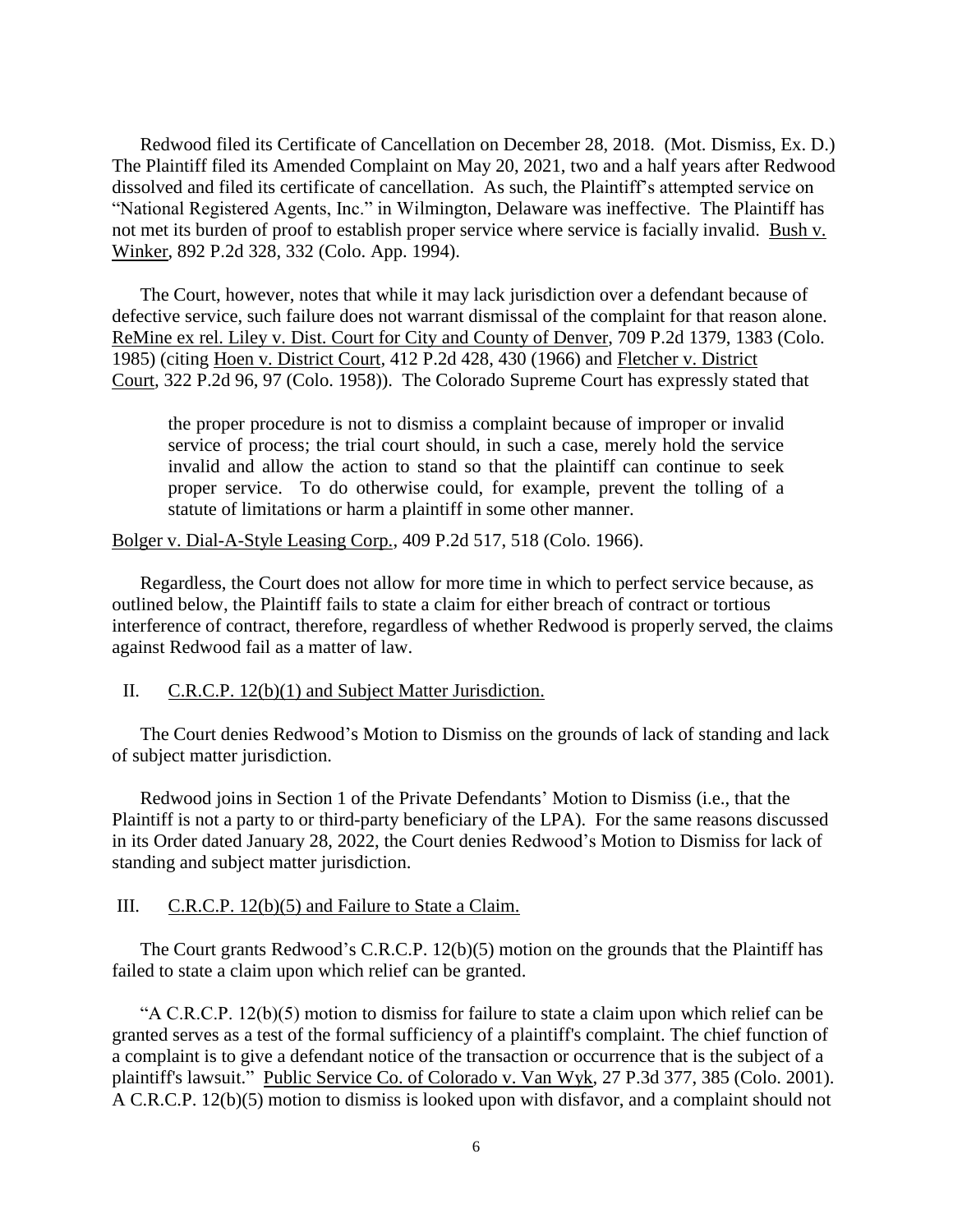be dismissed unless it appears beyond a doubt that a plaintiff can prove no set of facts in support of her claim which would entitle her to relief. A complaint should not be dismissed for failure to state a claim so long as the plaintiff is entitled to some relief upon any theory of the law. Id. at 385-386 (citations omitted).

"To survive a motion to dismiss under C.R.C.P.  $12(b)(5)$ , a plaintiff must plead sufficient facts that ... suggest plausible grounds to support a claim for relief." Patterson v. James, 2018 COA 173, ¶ 23 (citing Warne v. Hall, 2016 CO 50, ¶ 24). "A claim has facial plausibility when the plaintiff pleads factual content that allows the court to draw the reasonable inference that the defendant is liable for the misconduct alleged." Barnes v. State Farm Mutual Automobile Insurance Company, 497 P.3d 5, 10 (Colo. App. 2021). This Court views the factual allegations in the complaint as true and in the light most favorable to the plaintiff. Pena v. American Family Mutual Insurance Company, 2018 COA 56,  $\P$  15. The Court is not required to accept as true legal conclusions couched as factual allegations and a complaint may be dismissed if the substantive law does not support the claims asserted. Western Innovations, Inc. v. Sonitrol Corp., 187 P.3d 1155, 1158 (Colo. App. 2008); Froid v. Zacheis, 2021 COA 74, ¶ 29 (quoting Scott v. Scott, 2018 COA 25, ¶ 19, 428 P.3d 626) ("plausibility standard emphasizes that facts pleaded as legal conclusions (i.e., conclusory statements) are not entitled to the assumption that they are true").

In its review, a court may consider only the facts alleged in the complaint, documents attached as exhibits or referenced in the complaint, and matters of which the court may take judicial notice, such as public records. Walker v. Van Laningham, 148 P.3d 391, 397 (Colo. App. 2006); Pena v. Am. Family Mut. Ins. Co., 2018 COA 56, ¶ 14. A motion to dismiss, however, may be converted to a motion for summary judgment if a party presents matters outside the pleadings. C.R.C.P. 12(c); SaBell's, Inc. v. Flens, 599 P.2d 950, 952 (Colo. App. 1979).

"A document that is referred to in the complaint, even though not formally incorporated by reference or attached to the complaint, is not considered a 'matter outside the pleading.'" Yadon v. Lowry, 126 P.3d 332, 336 (Colo. App. 2005). If that document "is central to the plaintiff's claim, the defendant may submit an authentic copy to the court to be considered on a motion to dismiss, and the court's consideration of the document does not require conversion of the motion to one for summary judgment." Id. (quoting James Wm. Moore et al., Moore's Federal Practice § 56.30[4], at  $56-225 \& -226$  (3d ed. 2005)). An authentic copy is not required (and conversion unnecessary) where the plaintiff refers to and relies upon that document and does not dispute its authenticity. See Yadon, 126 P.3d at 336.

Conversion is required, however, if matters are submitted in a motion to dismiss that are outside of these described situations. Bristol Bay Productions, LLC v. Lampack, 2013 CO 60, ¶ 46; Churchey v. Adolph Coors Co.*,* 759 P.2d 1336, 1339 (Colo.1988) ("Because [defendant] attached affidavits and exhibits to its motion, the court properly treated [defendant's] motion as one for summary judgment."); Garcia v. Centura Health Corp., 2020 COA 38, ¶ 50 (motion to dismiss properly treated as motion for summary judgment where defendant attached affidavits and exhibits to its motion and the district court considered these attachments in its order).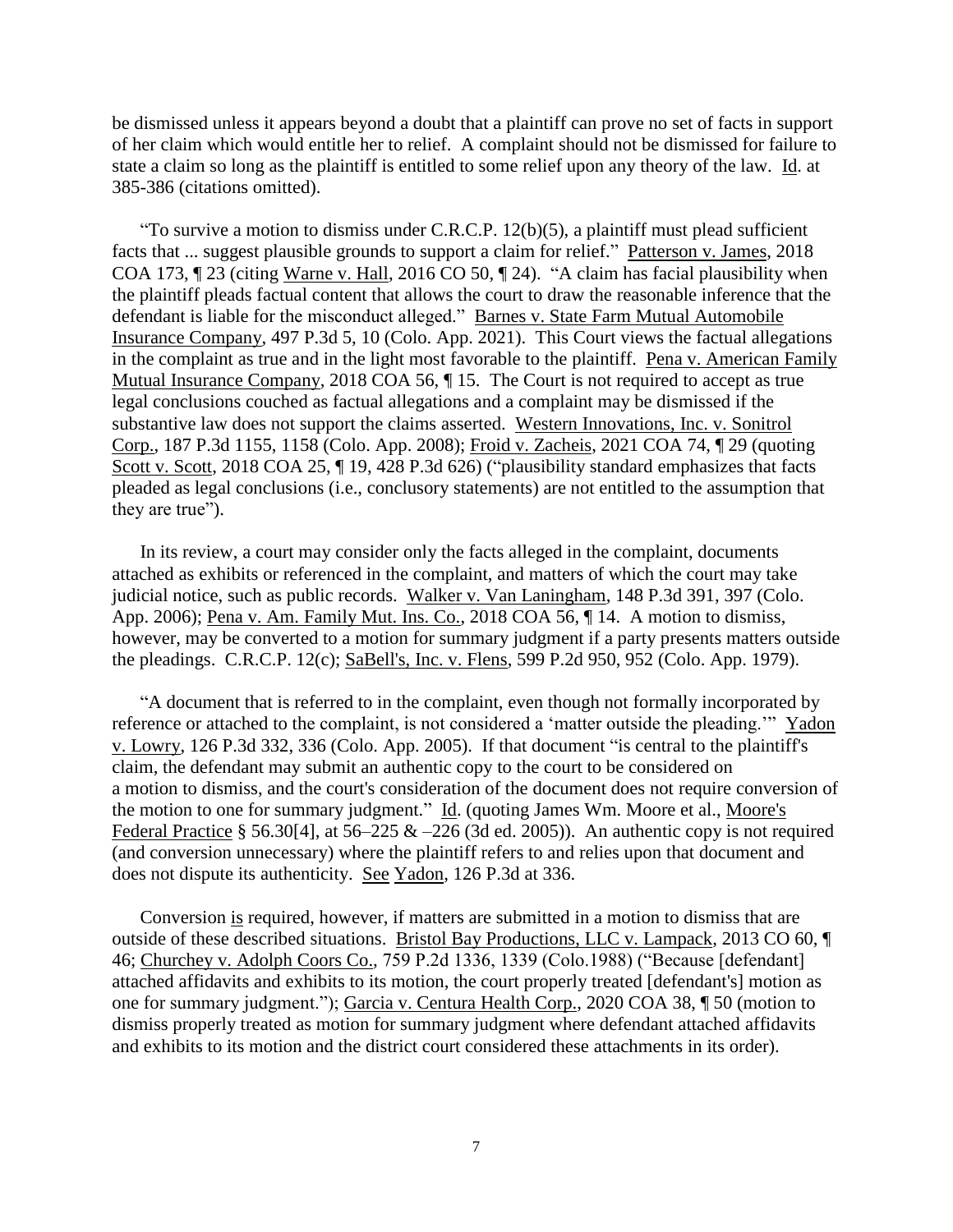The Court does not need to convert the present motion into one for summary judgment. Here, Granby Prentice/Redwood submitted six unauthenticated exhibits that were not attached to the pleadings. These exhibits were, however, referenced by the Plaintiff in the Second Amended Complaint. (Mot. to Dismiss, Exs. A-F; Sec. Amend. Compl., ¶ 4, 33-34.) The Plaintiff does not dispute their authenticity. The Plaintiff also does not submit any exhibits or affidavits of its own.

When documents are presented to the court in a motion to dismiss, the legal effect of the document is determined by their contents rather than by the allegations as stated in the complaint. Peña*,* 463 P.3d at 882; Stauffer v. Stegemann, 165 P.3d 713, 716 (Colo. App. 2006). In considering documents attached or referenced in a complaint, "a trial court is not required to accept legal conclusions or factual claims at variance with the express terms of the document attached to the complaint." Stauffer*,* 165 P.3d at 716.

# A. The Plaintiff's Breach of Contract Claim Against Redwood Fails as A Matter of Law (Claim III)**.**

The Plaintiff's breach of contract claim of Second Amended and Restated Lease Purchase Agreement (the "LPA") against Redwood fails as a matter of law.

According to the Plaintiff, Redwood breached its duties to the Plaintiff, when it "refused to acknowledge the existence of the LPA and thus failed to act as a Landlord to and recognize the rights of Headwaters under the LPA." (Sec. Amend. Compl. ¶ 60). According to the Plaintiff, "Redwood Capital agreed to execute a Subordination, Non-disturbance and Attornment Agreement. Assuming that this agreement was in fact executed and delivered, Redwood Capital agreed to be bound by the LPA and all of Headwater's rights under the LPA, including the purchase provisions of Section 23, and to act as Landlord if it acquired title to the Leased Premises." (Sec. Amend. Compl., ¶ 59).

Granby Prentice/Redwood seeks dismissal of this claim because the Plaintiff fails to allege Redwood was a party to the LPA, or that Redwood ever took title to the Leased Premises. The Court does not address the first argument because it is already found the Plaintiff sufficiently alleged third-party beneficiary status under C.R.C.P. 12(b)(1) in its Order dated January 28, 2022. The Court finds the Plaintiff satisfied the C.R.C.P. 12(b)(5) standards regarding pleading third-party beneficiary status as to the breach of contract claim.

As to the breach of contract claim itself, to prevail on such a claim, a plaintiff must prove: (1) the existence of a contract, (2) that it performed their contractual duties or a justification for nonperformance of contractual duties, (3) that the other party to the contract failed to perform, and (4) damages resulted. Long v. Cordain, 343 P.3d 1061, 1067 (Colo. App. 2014).

The Plaintiff's allegation rests on Section 13.b. and Section 26 of the LPA. Section 13.b. provides that

[I]n connection with the Prior Lease, Landlord shall cause to be delivered to Tenant a Subordination, Non-Disturbance and Attornment Agreement, to be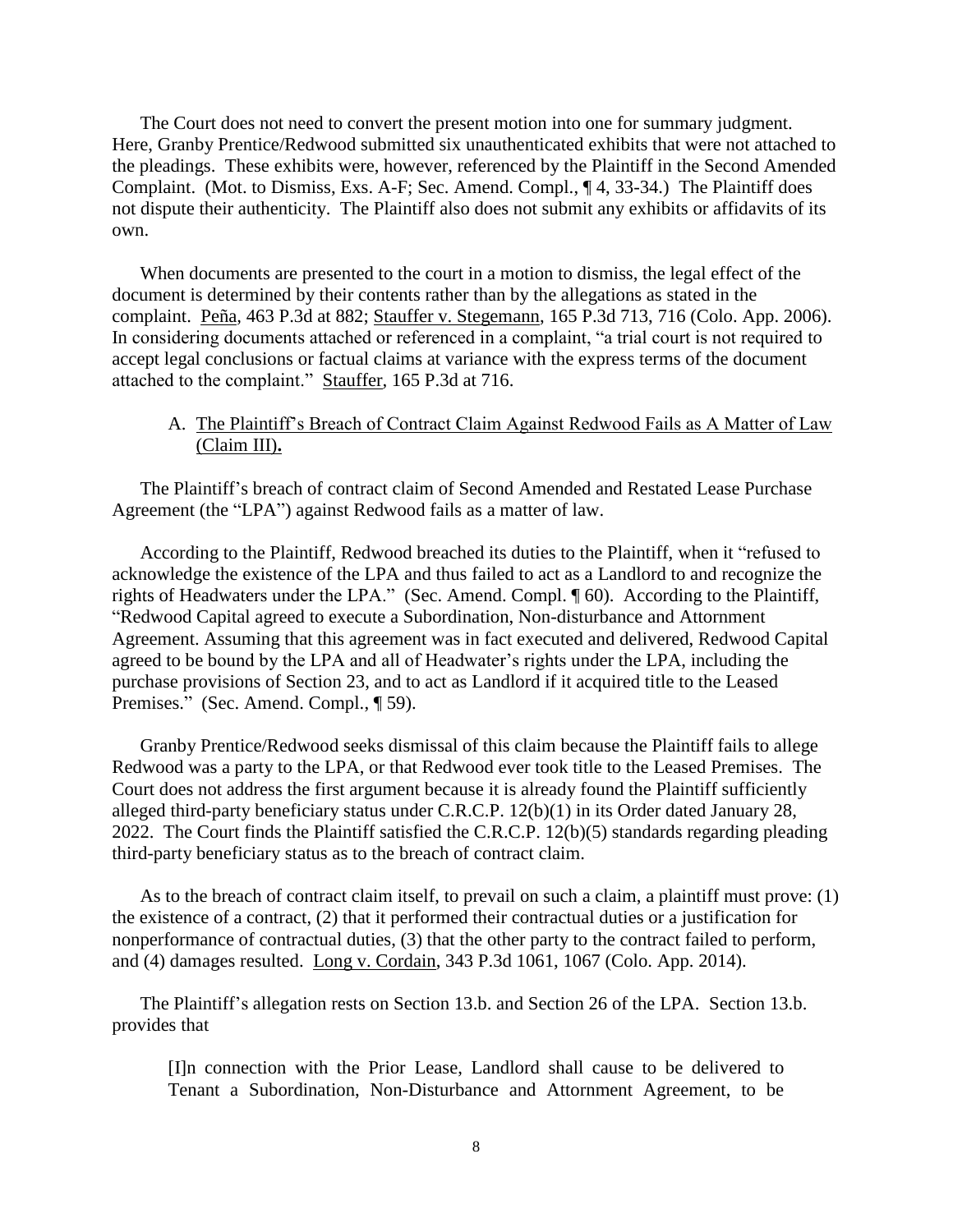executed by Redwood Capital Finance Company (the "Lender"). Landlord and Tenant hereby acknowledge that, in connection with the execution of this Lease, Landlord has delivered to Tenant, an agreement executed by the Lender either subordinating this Lease to the deed of trust held by the Lender but obligating the Lender and any successor thereto to be bound by this Lease and by all of Tenant's rights hereunder (to the extent such Lender should succeed to the interest of Landlord and/or acquire title or right of possession of the Leased Premises), including but not limited to the rights of Tenant conferred by Sections 2 and 23 hereof. (emphasis added).

(Sec. Amend. Compl., Ex.  $6, \P 13.b$ .).<sup>5</sup> Section 26 provides:

Upon the request of Landlord, Tenant shall subordinate the lien of this Lease to the lien of any mortgage or deed of trust encumbering the Leased Premises, so long as such lender provides Tenant a Non-Disturbance Agreement in form and substance reasonably acceptable to Tenant and which shall provide, among other things, that upon such lender's succession of interest it shall be bound as Landlord to the provisions of this Lease, including the Tenant's right to acquire the Leased Premises in accordance with Section 23 hereof. Such instrument will be completed by Tenant and delivered to Landlord within 10 days of the date requested.

(Sec. Amend. Compl., Ex. 6 ¶ 26).

 $\overline{a}$ 

The conditions described in Section 26 are not pleaded by the Plaintiff. For instance, the Plaintiff has not alleged that GRH requested Headwaters to subordinate the Lease to the 2005 Redwood Deed of Trust. The Plaintiff has not alleged that Headwaters completed a subordination agreement, with or without the request. The Plaintiff has also not alleged that Redwood provided Headwaters a non-disturbance agreement. The Plaintiff argues only that Sections 13 and 26 of the LPA are evidence that these events took place thereby binding Redwood.

In Section 13.b., the parties acknowledged that GRH delivered an actual subordination agreement, executed by Redwood, to Headwaters obligating Redwood to be bound by the LPA. The Plaintiff has not provided evidence that Redwood executed this agreement or that it was delivered to Headwaters. The Plaintiff has not cited any legal authority that acknowledgment of the agreement is evidence that it was executed.

Even if such an agreement does exist, there is no dispute that it is an unrecorded document. C.R.S. § 38-35-108 provides that

When a deed or any other instrument in writing affecting title to real property has been recorded and such deed or other instrument contains a recitation of or reference to some other instrument purporting to affect title to said real property, such recitation or reference shall bind only the parties to the instrument and shall not be notice to any other person whatsoever unless the instrument mentioned or

<sup>5</sup> The "Prior Lease" is the "Amended and Restated Lease Purchase Agreement dated as of June 1, 2006, as amended by the First, Second, Third, Fourth and Fifth Addenda." (Sec. Amend. Compl., Ex. 6, Recital A).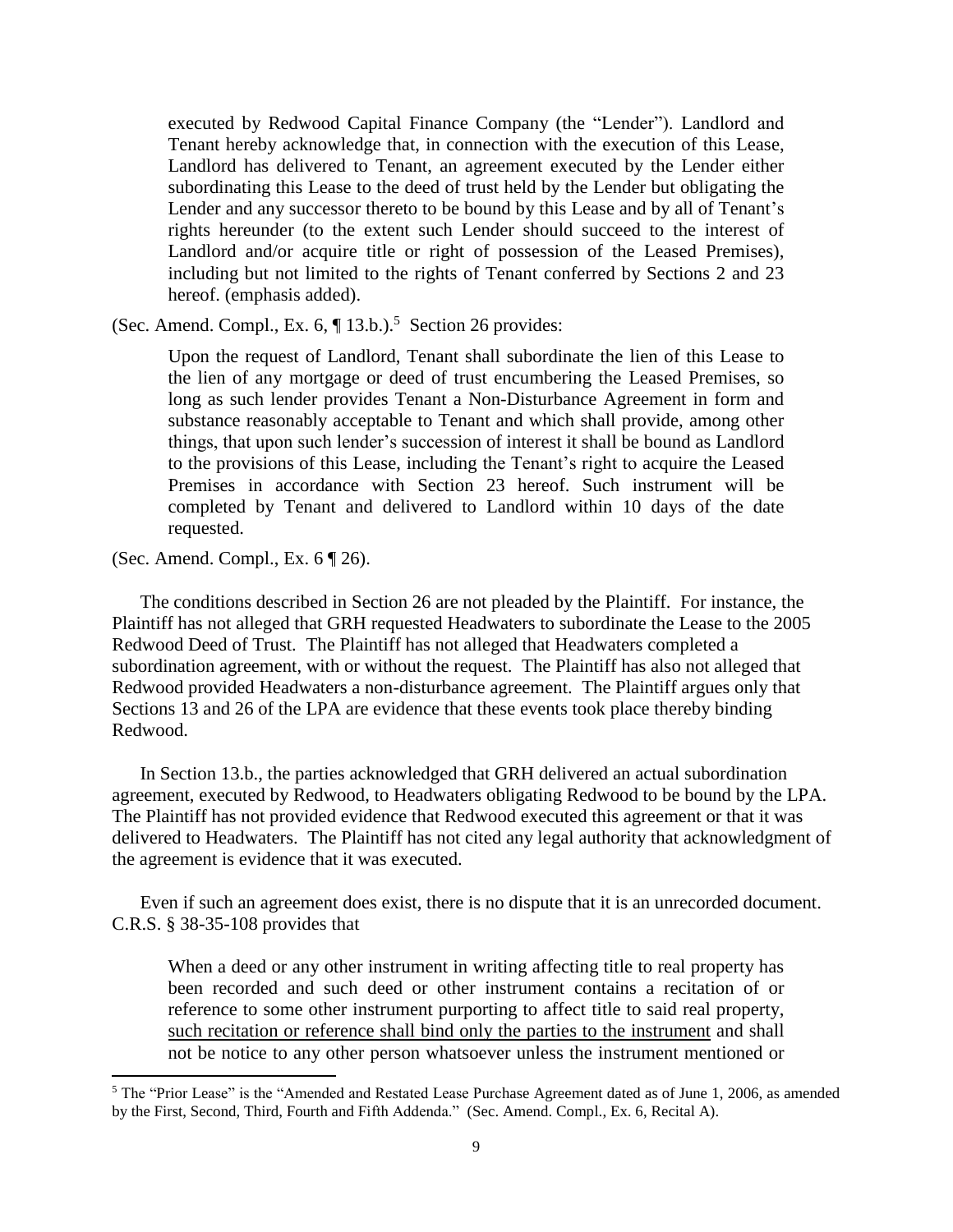referred to in the recital is of record in the county where the real property is situated.

C.R.S.§ 38-35-108 (underline added). The Plaintiff does not allege that the purported agreement was recorded. The Plaintiff also does not allege that Redwood had actual notice of this agreement. See Page v. Fees-Krey, Inc., 617 P.2d 1188 (Colo. 1980) (constructive notice of a reservation of royalty interest is binding, even though the reservation is not part of a recorded document).

As such, any purported subordination agreement bound only Headwaters and GRH, not Redwood.

Without the allegations of the occurrence of the conditions described in Section 26, without legal authority that reference to certain conditions is evidence that the conditions took place, and without evidence of a recorded document, the Court finds that the Plaintiff has failed to state a claim for breach of the LPA.

To the extent the Plaintiff alleges Redwood succeeded to GRH's interest as Landlord when Redwood foreclosed on the property, the Plaintiff has not cited any legal authority or citations to the record (other than the LPA) to support this argument. The Court further notes the 2005 Redwood Deed of Trust specifically provides that it "shall not cause Beneficiary to be ... responsible or liable for the control, care, management or repair of the Subject Property or for performing any of the terms, agreements, undertakings, obligations, representations, warranties, covenants and conditions of the Leases…" (Mot. to Dismiss, Ex. B, ¶ 3.3). Leases is defined as "all leases of the Subject Property or any portion thereof, all licenses and agreements relating to the management, leasing, operation of the Subject Property or any portion thereof, and all other agreements of any kind relating to the use or occupancy of the Subject Property or any portion thereof, whether now existing or entered into after the date hereof, if any; and (b) the rents, issues, deposits and profits of the Subject Property, including, without limitation, all amounts payable and all rights and benefits accruing to Trustor under the Leases." (Id. ¶ 3.1).

B. The Plaintiff's Tortious Interference with Contract Claim Against Redwood Fails as A Matter of Law (Claim VI).

The Plaintiff's sixth claim, tortious interference with contract claim against Redwood, fails as a matter of law.

The Plaintiff argues that Redwood was a successor in interest to the LPA, knew of its termination requirements and knew that the failure of Headwaters to operate the Amenities would trigger termination of the LPA under Section 10.<sup>6</sup>

l

<sup>6</sup> This argument is based on Gray Jay's November 2020 notification to Headwaters that it was terminating the LPA under § 10 based upon Headwaters' failure to operate the Amenities in accordance with the LPA. (Sec. Amend. Compl. ¶ 40-41).